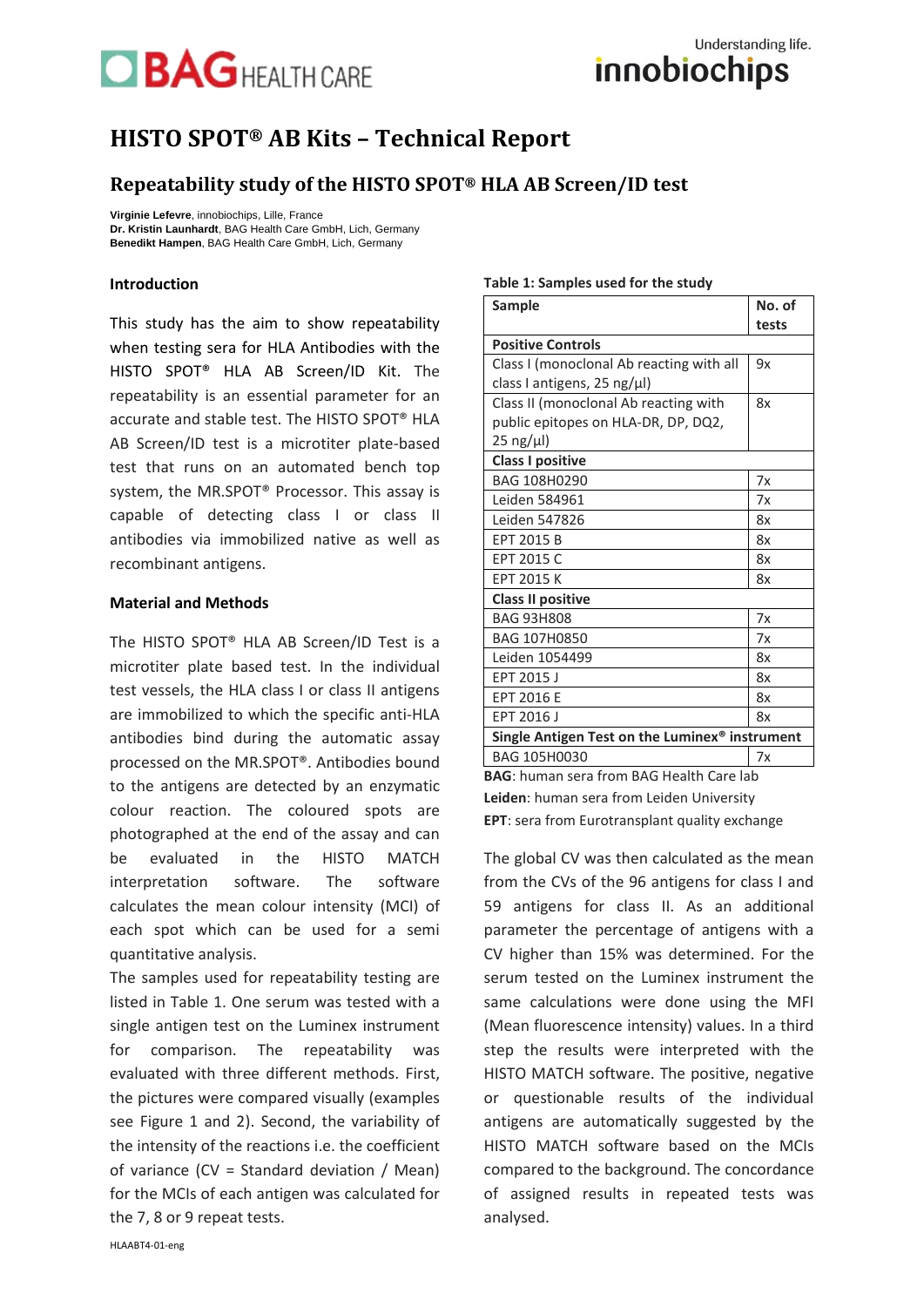## **BAGHEALTH CARE**

#### **Results**





**Figure 2:** Class II test with the serum Leiden 1054499

Figure 1 and 2 show the photos of the repeat tests of the serum Leiden 547826 for class I and of the serum Leiden 1054499 for class II. The photos of the other serums tested are shown in the appendix. In the various pictures of the sera, it is noticeable that there are hardly any visible differences in the intensities of the reactions. The global CV was used as a quantitative measure of the repeatability. The global CV was between 6% and 9% for serums tested for class I and between 4% and 8% for class II. The percentage of antigens with a CV of 15% or higher ranged between 0% and 5% for class I and between 0% and 12% for class II (Figure 3 and 4). The results also show that the variability of the reactions strongly depend on the serum that is tested. The more

questionable reactions there are present in the test the higher is the variability. The global CV for the positive control was lower than for the serums with 1% for class I and 2% for class II. The global CV of the single serum tested on the Luminex was 13% and the percentage of antigens with CV higher than 15% was 24%. The analysis of the interpreted results shows that the variability of the MCIs sometimes leads to discrepancies in the automatic interpretation of the results if the signals are weak and close to the cut off. The same is true for the serum tested on the Luminex® instrument. Most of the discrepancies will be removed after reviewing and editing of the results by the user.



**Figure 3: Global CV and percentage of antigens with a CV higher than 15% for the class I test**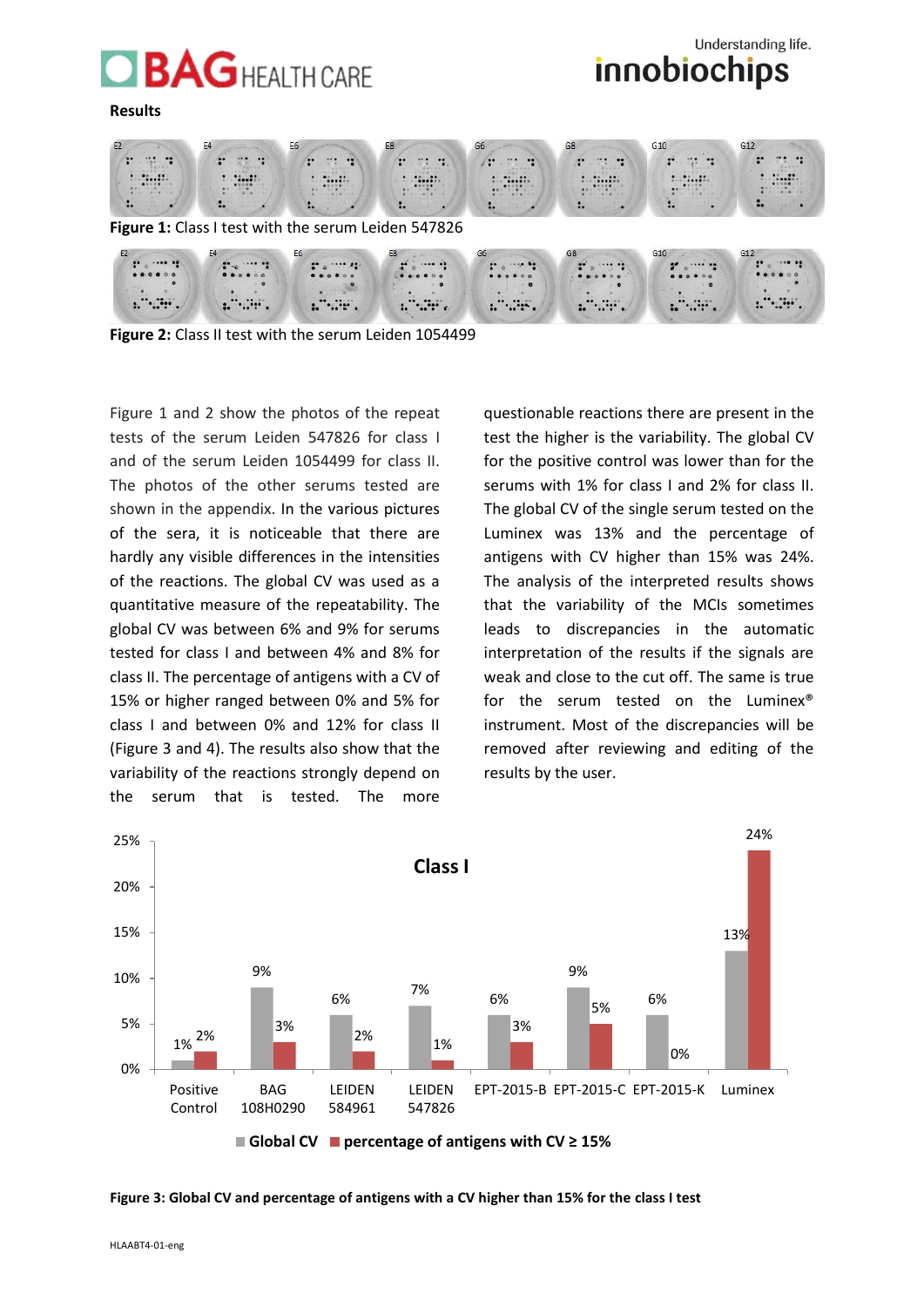# **BAGHEALTH CARE**





**Figure 4: Global CV and percentage of antigens with a CV higher than 15% for the class II test**

### **Discussion**

The repeatability study for the HISTO SPOT® HLA AB Screen/ID Kit for class I and class II shows a very low variability. The CVs are below 10% for the class I and class II tests. In a similar experimental setting for a single antigen assay on the Luminex® instrument Reed et al. (2013) found a much higher CV of around 25% for sera. For the single serum tested with a Class I single antigen assay on the Luminex<sup>®</sup> instrument in this study the variability in signal was found to be higher as well.

For monoclonal antibodies used as a positive control in the single antigen assay on the Luminex® instrument CVs below 10% have been reported (Congy-Jolivet, 2013). The CVs of 1% found in this study are far below this value.

Therefore, it seems that a better repeatability can be reached with the HISTO SPOT® HLA AB Screen/ID Kit than with the single antigen assay on the Luminex® instrument. A higher number of sera should be tested on the Luminex® instrument to confirm this finding.

Overall, the variability for the class II chip is higher than for the class I chip. This might be due to the fact that the class II chip contains some native antigens in addition to the recombinant ones and that the native antigens show a higher variability.

### **Literature**

**Reed, E.F., et al**.; Comprehensive Assessment and Standardization of Solid Phase Multiplex-Bead Arrays for the Detection of Antibodies to HLA, Am. J. Transplant. (2013), 13(7)

**Congy-Jolivet,** N. et al., Production and characterization of chimeric anti-HLA monoclonal antibodies targeting public epitopes as tools for standardizations of the anti-HLA antibody detection, J. Immunol. Methods (2013)